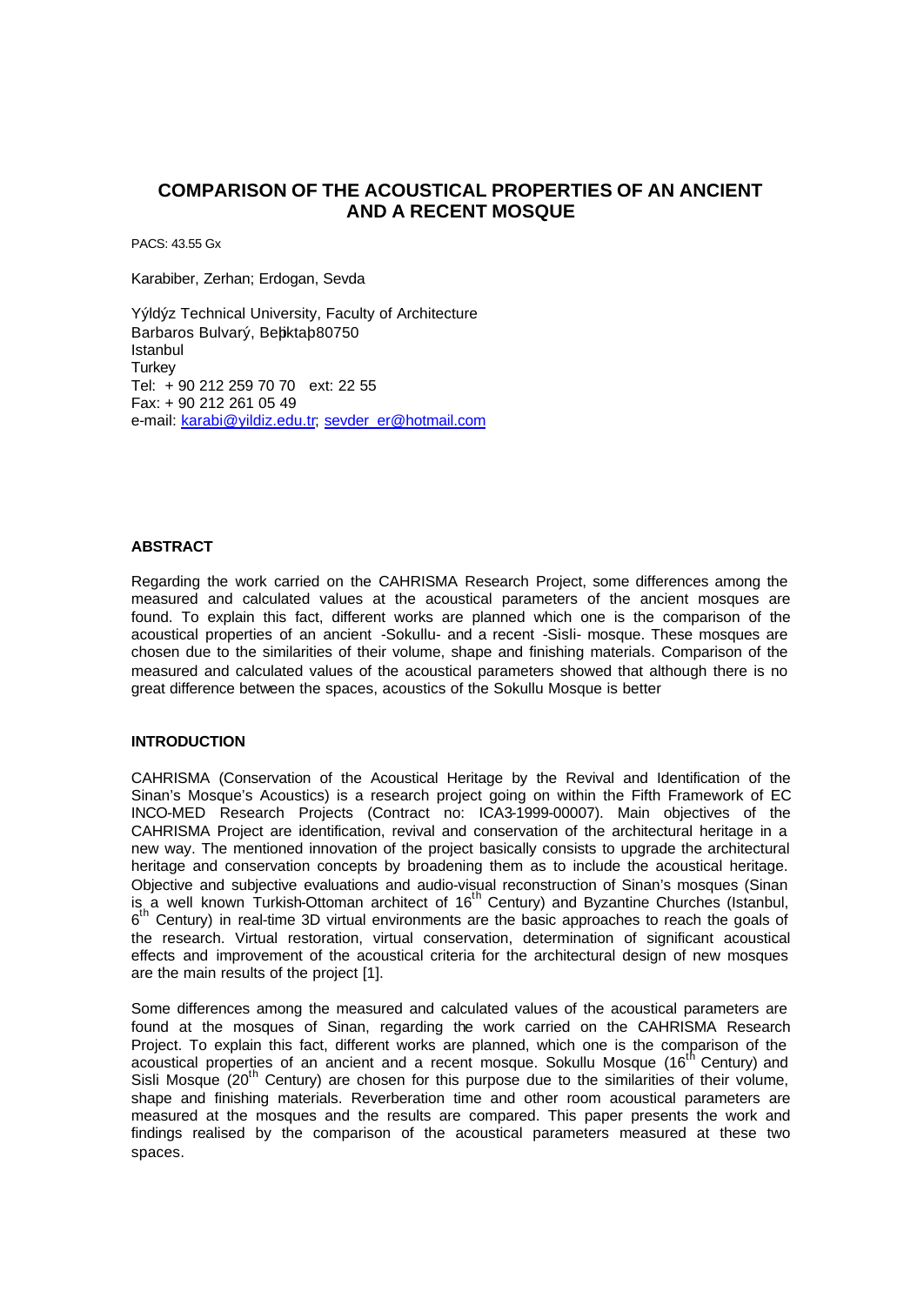## **PROPERTIES OF THE MOSQUES**

Sokullu Mosque, located in the historical peninsula of Istanbul, was built in Ottoman period at 1572 by well-known Turkish-Ottoman master architect Sinan. It has always been evaluated as one of Sinan's masterpieces. Being one of the smallest mosques of Sinan, the mosque has approximately a floor area of 290  $\text{m}^2$  and a volume of 5700  $\text{m}^3$ . It is covered with a hexagonal based dome of 13 m diameter, having a central plan (Fig. 1). Selected areas of the interior of the mosque are decorated with tiles.



Figure 1. Plan of the Sokullu Mosque showing measurements' source  $(S)$  – receiver  $(R)$ positions.

Sisli Mosque located in Istanbul is a twentieth century mosque. Its construction was completed at 1949. It was built according to Arch. Prof. Vasfi Egeli's projects being based on the Turkish-Ottoman Architecture principles. Square form planned mosque having approximately 332 m² floor area and 4750  $\text{m}^3$  volume, is covered with a central dome of an 11,40 m diameter decorated with flanking windows and three sideways half domes (Fig 2).



Figure 2. Plan of the Sisli Mosque showing measurements' source (S) – receiver (R) positions.

The sound absorption properties of the materials used in the mosques are almost similar. Both have thick carpets on the floor and acoustically reflective surfaces like tiles, marble, plaster and lime stone on the walls and domes. The audience capacities of Sokullu and Sisli Mosques are respectively 600 and 640 people approximately (both of the mosques have balconies).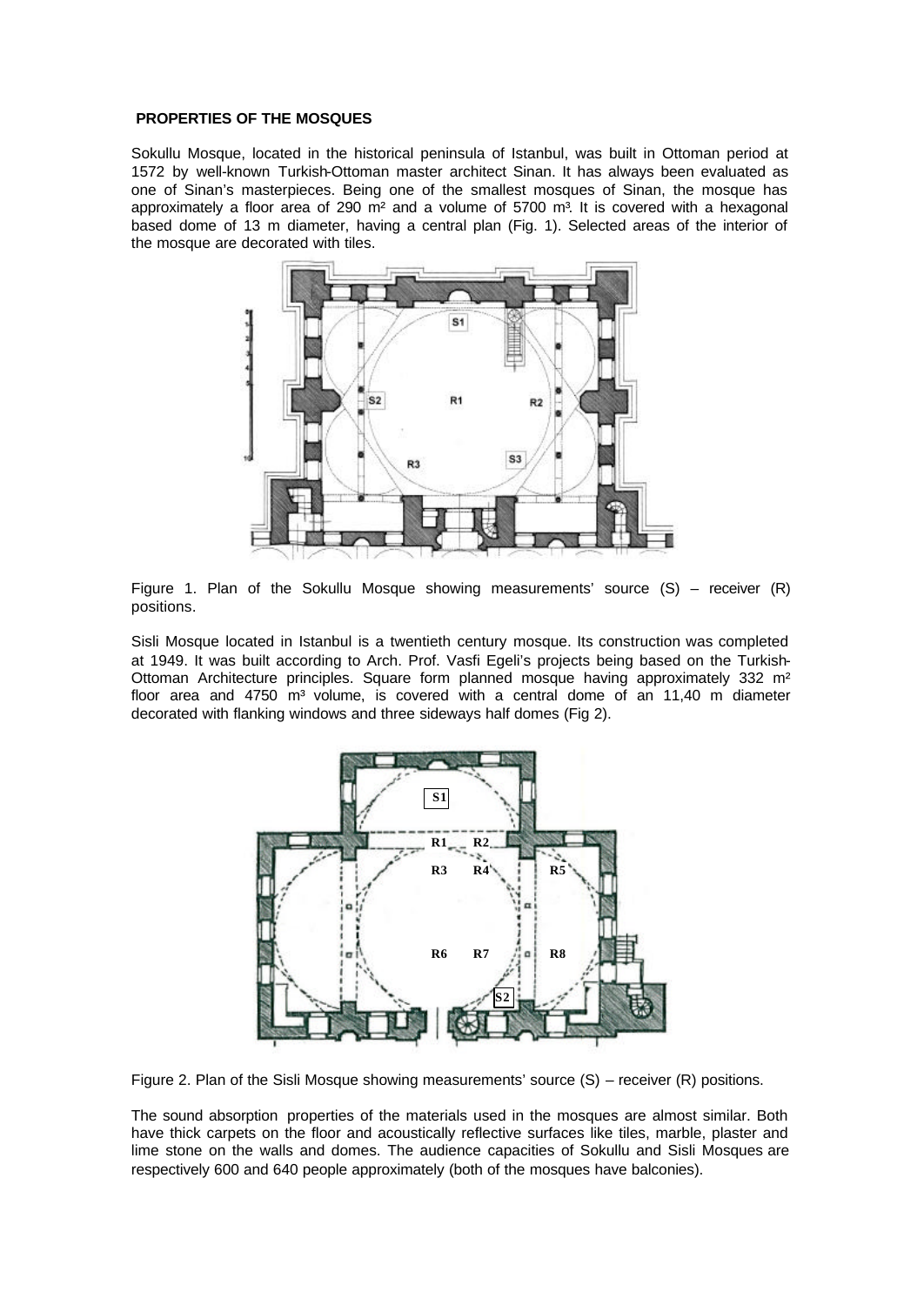### **MEASUREMENTS**

There are three distinct acoustical requirements for mosques; to hear the namaz orders of the Imam, to understand the sermon of the preacher and to listen or to join to the recital of the musical versions of the Holy Koran. Thus, intelligibility of speech and a high sound quality for musical sounds are paramount [2]. Therefore Reverberation Time (RT) and other room acoustical parameters such as Early Decay Time, Clarity, Definition and Speech Transmission Index are measured at both of the mosques. For this purpose 01 dB Symphonie System dBBATI32 is utilised. Measurements are made in different source and receiver positions in unoccupied state. Source (S) and receiver (R) positions, chosen to realise an appropriate coverage in the rooms, are given at Figure 1 for Sokullu Mosque and at Figure 2 for Sisli Mosque. At least three measurements have been realised consecutively in each of the positions in order to be in accordance with ISO 3382 1997 (E). Table 1 gives the average results of the RT measurements for three source (hs: 1.50m) and three receiver positions at Sokullu Mosque and Table 2 gives the average results of the RT measurements for two source and eight receiver points at Sisli Mosque. In both of the mosques two receiver heights are used (hr: 0,80m and hr': 1,50m) to cover the characteristic usage of the mosques, where people sometimes sit on the floor and sometimes stand still during the ceremony.

|                                  |                     |      |      | <b>Reverberation Time (s)</b> |      |      |  |  |
|----------------------------------|---------------------|------|------|-------------------------------|------|------|--|--|
| <b>Receiver</b><br><b>Points</b> | Frequency band (Hz) |      |      |                               |      |      |  |  |
|                                  | 125                 | 250  | 500  | 1000                          | 2000 | 4000 |  |  |
| <b>S1R1</b>                      | 3,58                | 3,86 | 3,28 | 2,77                          | 2,24 | 1,55 |  |  |
| <b>S1R2</b>                      | 3,55                | 3,70 | 3,39 | 2,75                          | 2,17 | 1,55 |  |  |
| <b>S1R3</b>                      | 3,81                | 3,90 | 3,36 | 2,68                          | 2,28 | 1,52 |  |  |
| <b>S2R1</b>                      | 3,90                | 3,88 | 3,52 | 2,73                          | 2,15 | 1,49 |  |  |
| <b>S2R2</b>                      | 3,88                | 3,84 | 3,43 | 2,76                          | 2,12 | 1,39 |  |  |
| <b>S2R3</b>                      | 3,45                | 3,50 | 3,22 | 2,70                          | 2,06 | 1,53 |  |  |
| <b>S3R1</b>                      | 3,82                | 3,74 | 3,41 | 2,71                          | 2,14 | 1,58 |  |  |
| <b>S3R2</b>                      | 3,86                | 3,66 | 3,61 | 2,72                          | 2,13 | 1,50 |  |  |
| <b>S3R3</b>                      | 3,51                | 3,66 | 3,42 | 2,72                          | 2,21 | 1,49 |  |  |
| Average                          | 3,71                | 3,75 | 3,40 | 2,73                          | 2,17 | 1,51 |  |  |

Table 1.Measured octave band Reverberation Times at different measurements points (Sokullu)

Table 2. Measured octave band Reverberation Times at different measurements points (Sisli)

|                                                   |                            |      |      | <b>Reverberation Time (s)</b> |      |      |  |  |
|---------------------------------------------------|----------------------------|------|------|-------------------------------|------|------|--|--|
| <b>Receiver</b><br><b>Points</b><br>$(for S1-S2)$ | <b>Frequency band (Hz)</b> |      |      |                               |      |      |  |  |
|                                                   | 125                        | 250  | 500  | 1000                          | 2000 | 4000 |  |  |
| R <sub>1</sub>                                    | 5,14                       | 4,92 | 4,24 | 2,80                          | 1,92 | 1,37 |  |  |
| R <sub>2</sub>                                    | 5,16                       | 4,95 | 4,60 | 2,80                          | 1,93 | 1,38 |  |  |
| R <sub>3</sub>                                    | 5,20                       | 5,05 | 4,86 | 3,19                          | 2,06 | 1,36 |  |  |
| R4                                                | 5,43                       | 5,14 | 4,82 | 3,14                          | 2,04 | 1,40 |  |  |
| R <sub>5</sub>                                    | 5,55                       | 5,22 | 4,80 | 3,05                          | 2,10 | 1,50 |  |  |
| R6                                                | 4,61                       | 4,47 | 4,09 | 3,17                          | 2,23 | 1,48 |  |  |
| R7                                                | 5,24                       | 4,85 | 4,41 | 3,27                          | 2,08 | 1,47 |  |  |
| R <sub>8</sub>                                    | 5,49                       | 5,29 | 4.94 | 3,00                          | 2,12 | 1,51 |  |  |
| Average                                           | 5,23                       | 4,99 | 4,60 | 3,05                          | 2,06 | 1,43 |  |  |

Early Decay Time (EDT), Clarity (C<sub>80</sub>), Definition (D<sub>50</sub>), Speech Transmission Index (STI) and Rapid Speed Transmission Index (RASTI) are measured keeping the same source and receiver positions where RT measurements are realised. Table 3 and Table 4 show the octave band average values for Sokullu and Sisli Mosques respectively.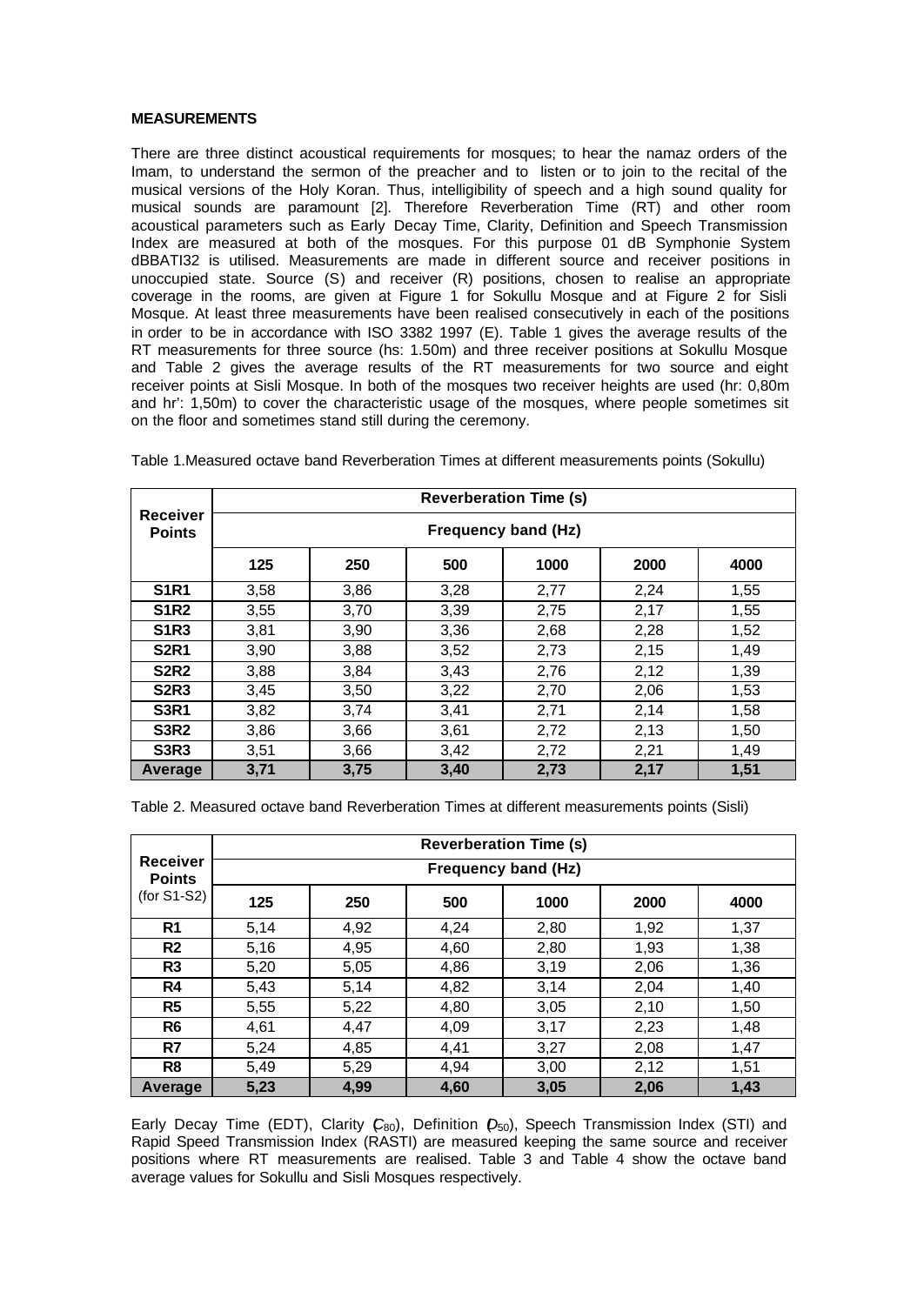Table 3 Early Decay Time, Clarity, Definition, Speech Transmission Index and Rapid Speech Transmission Index measured at Sokullu Mosque.

| f (Hz)  | EDT (s) | Clarity (dB) | Definition % | <b>STI</b> | <b>RASTI</b> |
|---------|---------|--------------|--------------|------------|--------------|
| 125     | 3,22    | $-2,10$      | 34,90        |            |              |
| 250     | 3,24    | $-4,45$      | 21,63        |            |              |
| 500     | 3,08    | $-3,18$      | 29,53        |            |              |
| 1000    | 2,44    | $-0,35$      | 41,23        | 0,51       | 0,48         |
| 2000    | 1,87    | 0,48         | 42,80        |            |              |
| 4000    | 1,26    | 2,55         | 54,03        |            |              |
| Average | 2,52    | $-1,18$      | 37,35        |            |              |

Table 4. Early Decay Time, Carity, Definition, Speech Transmission Index and Rapid Speech Transmission Index measured at Sisli Mosque.

| f (Hz)         | EDT (s) | Clarity (dB) | Definition % | <b>STI</b> | <b>RASTI</b> |
|----------------|---------|--------------|--------------|------------|--------------|
| 125            | 1,93    | $-1.54$      | 37,15        |            |              |
| 250            | 2,85    | $-5,58$      | 20,13        |            |              |
| 500            | 3,42    | $-6,48$      | 16,96        |            |              |
| 1000           | 2,64    | $-2,05$      | 34,19        | 0,50       | 0,46         |
| 2000           | 2,00    | $-0,90$      | 36,16        |            |              |
| 4000           | 1,08    | 1.51         | 46,65        |            |              |
| <b>Average</b> | 2,32    | $-2,51$      | 31,87        |            |              |

## **COMPARISONS AND EVALUATION**

The comparison of the average reverberation times of Sokullu and Sisli Mosques is presented in Figure 3.



Figure 3. Comparison of Sisli and Sokullu Mosques' Reverberation Time (RT) averages.

There are no optimum values for RT's of the mosques in the literature. However, taking into consideration the functions realised in mosques and the optimum levels for churches of these size (which are between 1,7 and 2,8 seconds [3], [4], [5]), it can be said that both of the mosques have long RT's, especially at low frequencies. On the other hand, although the volume of Sokullu (5700 m<sup>3</sup>) is bigger than that of Sisli (4750 m<sup>3</sup>), its RT is shorter, again for low frequencies. At high frequencies RT's of the mosques are almost the same.

Figures 4, 5 and 6 illustrate comparatively Sokullu and Sisli Mosques' average values of EDT,  $C_{80}$  and  $D_{50}$  respectively.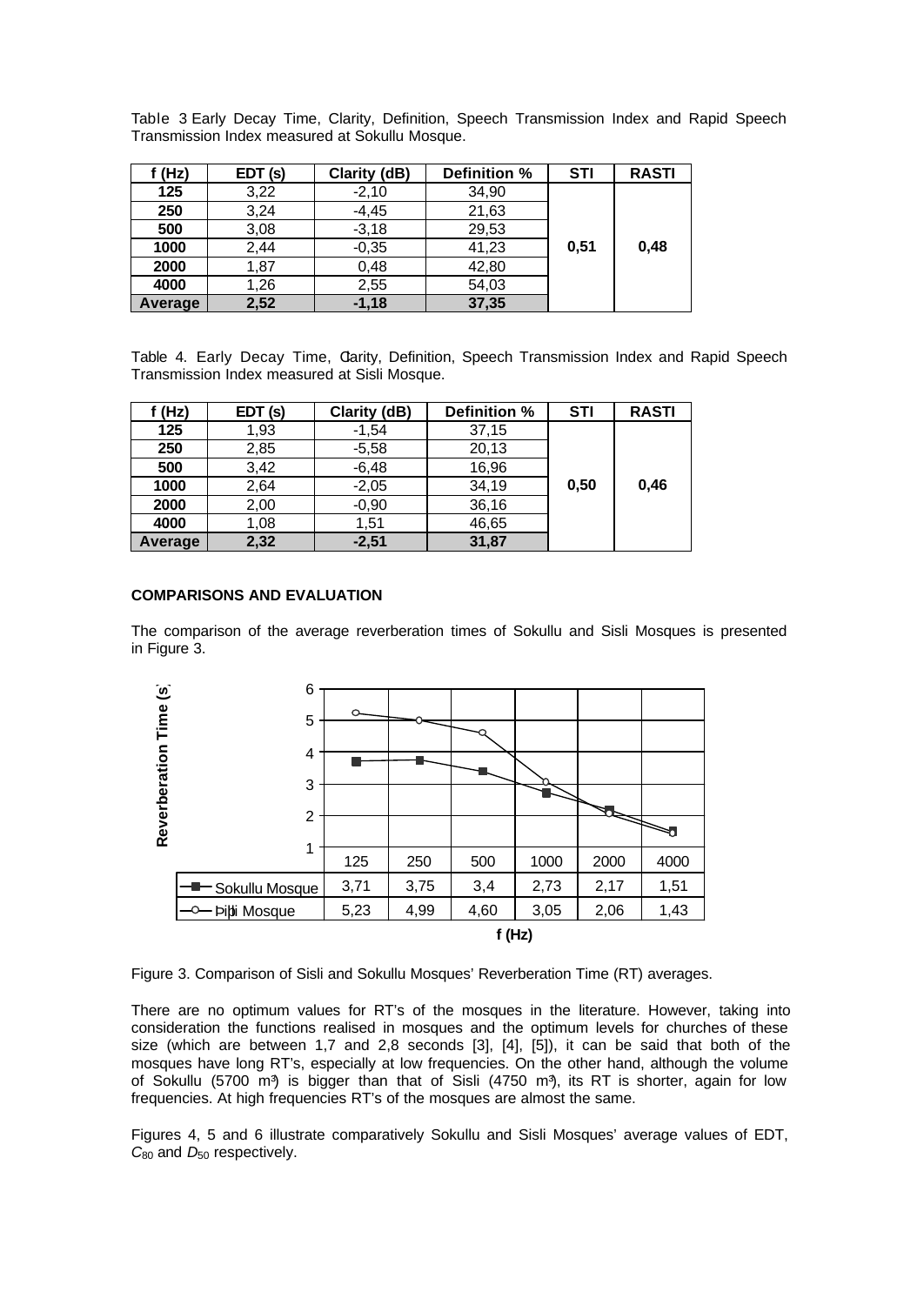

Figure 4. Comparison of Sokullu and Sisli Mosques' Early Decay Time (EDT) averages.

The EDT's of the two mosques differ from each other at low frequencies, but this time contrary to RT's, Sisli Mosque's EDT's at low frequencies are shorter than those of Sokullu Mosque's. The shape of the Sokullu Mosque's EDT curve is similar to its RT curve, whereas that of Sisli, especially at 125, 250 and 500 Hz shows a great difference.



Figure 5. Comparison of Sokullu and Sisli Mosques' Clarity parameter (C<sub>80</sub>) averages.

Clarity values of the mosques mostly differ one from the other at mid frequencies. Clarity in Sokullu Mosque, is better then Sisli Mosque.



Figure 6. Comparison of Sokullu and Sisli Mosques' Definition ( $D_{50}$ ) parameter averages.